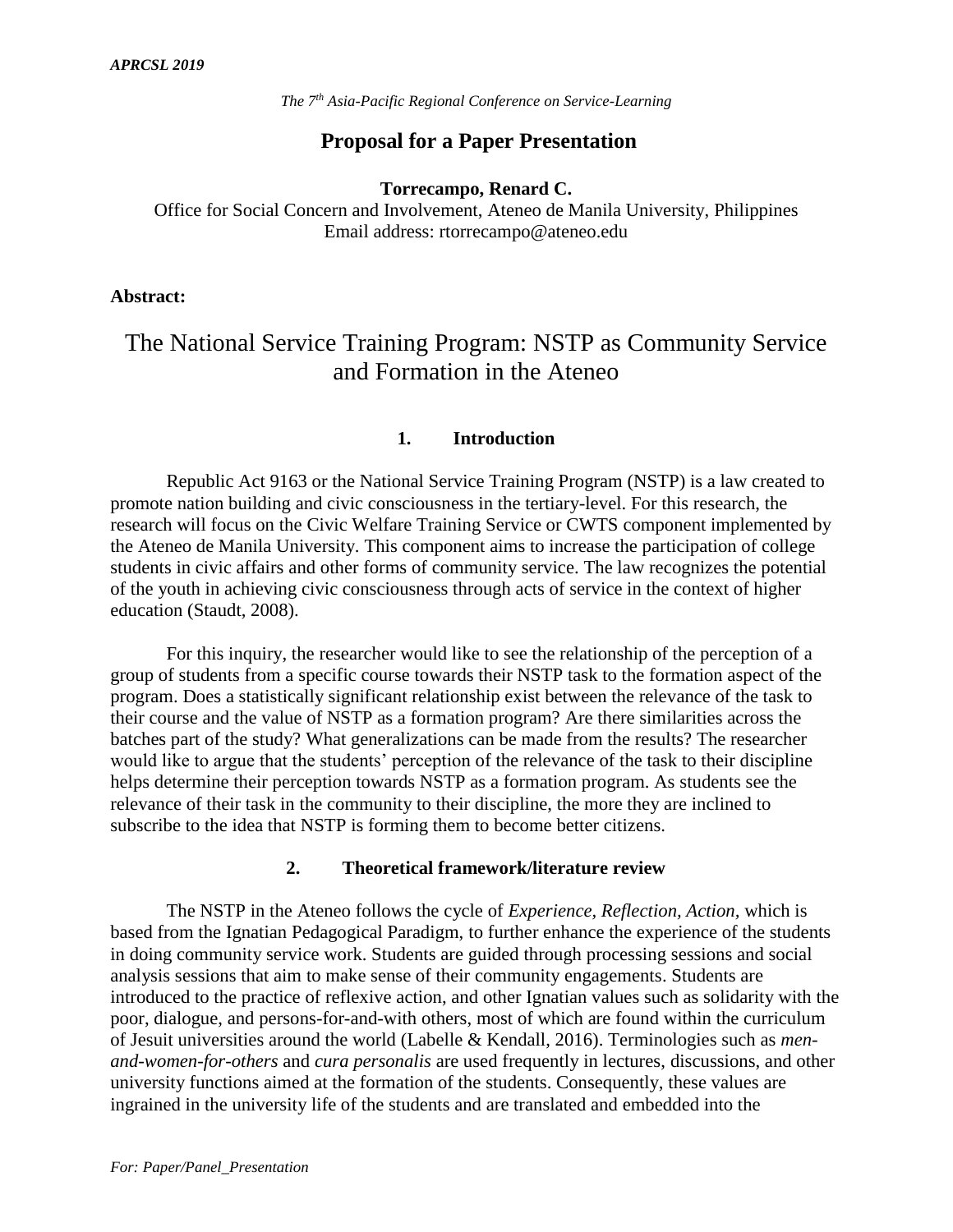knowledge consumed by students. This true for in how Ateneo brands citizenship. Citizenship then can be viewed as a way to live out the Ignatian values mentioned earlier in this paper (Soriano, 2017). This definition of citizenship is produced and reproduced through the interactions of the students and instructors; "the concept of reproduction…in its 'simple' form … suggest that even though individuals may be replaced, the system retains its essential identity because of the constant level of production and the stability of the relations of production. (Morrow & Torres, 1995, p. 122)." The cultural identity of the university remains intact and protected through its curriculum and the various programs and practices the institution employs for its existence (Zanten, 2010). Thus, the Ateneo students' definition of citizenship is "an amalgamation of duties, practices, and processes [and] are influenced by their relationships with community partners and by the constant drilling of the idea of being service to others (Soriano, 2017, p. 74)." These concepts have influenced their definition of being a citizen, which is simply not confined to political participation, i.e. voting and paying taxes, (Bennion & Laughlin, 2018), but also through social development programs and practices, one of which is the implementation of NSTP for college students.

Apart from the formation, the NSTP in Ateneo also addresses the role of higher education institutions in civil society through community service (Zlotkowski, 2007). Aside from its teaching and research functions as a tertiary-level institution, the "university mandates throughout the world have statements that relate to community-based engagements (Bawa, 2007, p. 55)." This facet of the university is seen in NSTP and the two approaches it utilizes for a more meaningful engagement. These approaches are the discipline-based and service-learning approach which structures the community activities of the students. Ateneans sophomores are not assigned to do generic community service work, such as feeding programs, donation drives, coastal clean-ups, and the like. Although these services are included, the general community task of the students is connected to their course.

## **3. Methods/analysis**

For the purpose of this inquiry, the researcher will use data collected from the program evaluation of 2<sup>nd</sup> semester school year 2016-2017 and 2<sup>nd</sup> semester school year 2017-2018. The program evaluation—which the students need to answer at the end of each semester— contains questions under the following categories: impact of sessions, assessment of outcomes, understanding the value, program being required, academic department-initiated structure, partner organization and community, and role of the formator. The program evaluation contains forty-seven questions, answerable using a 6-point Likert scale. To easier present the findings, the researcher has decided to consolidate all responses under a binary category of agree (answers between 6 and 4) or disagree (answers between 3 and 1). The questions used for the study are the following:

- 1. I clearly understand the value of the NSTP to my formation.
- 2. I clearly understand the relevance of NSTP to my course.

Using Microsoft Excel, the researcher used the chi-square statistic to analyze the frequency count of agree and disagree responses from the two focal questions from the evaluation. The relationship was determined at 0.05 level of significance. The null hypothesis for this study states that there exists no statistically significant relationship between the relevance of the task to the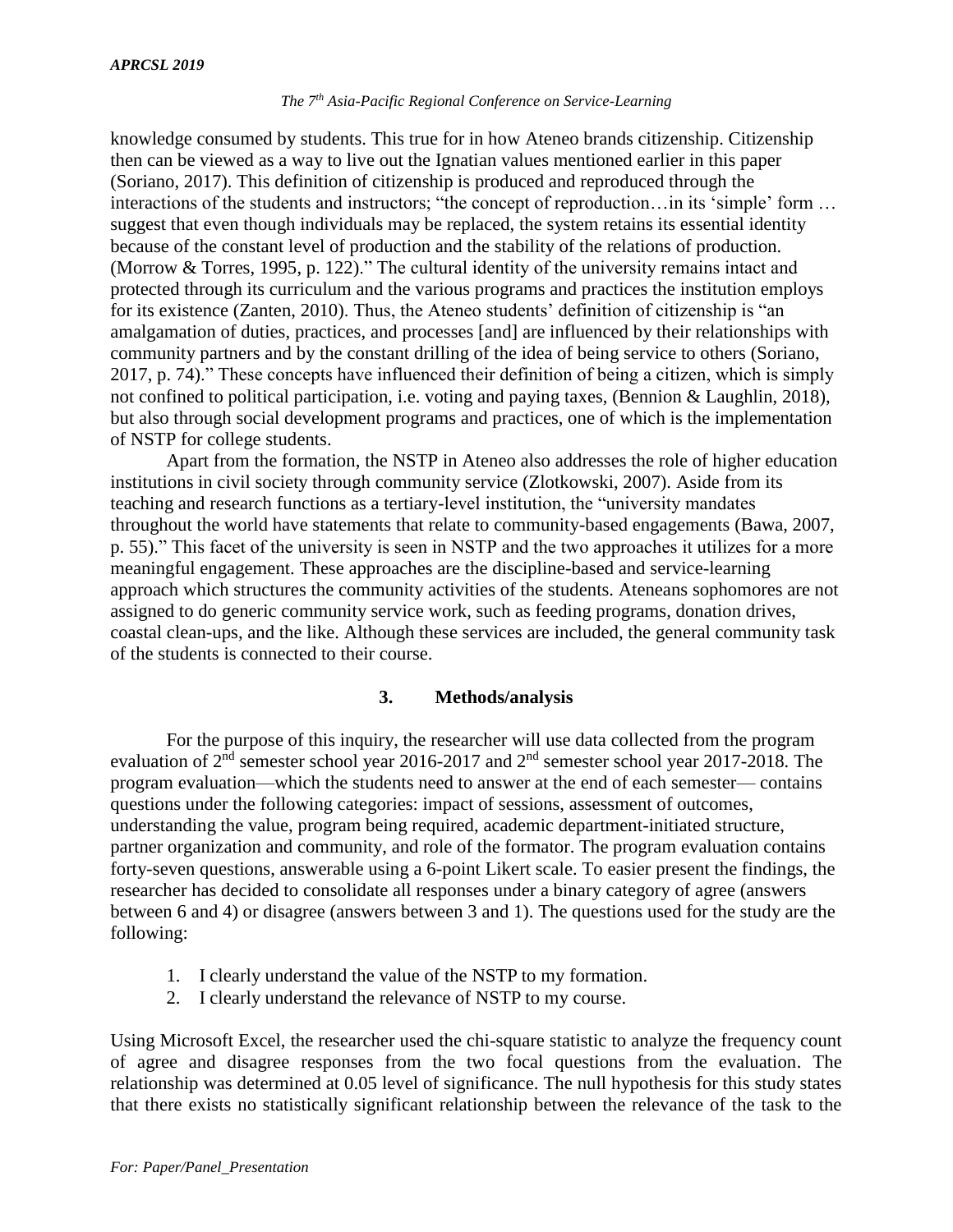perception of NSTP as a formation program. The researcher will reject the null hypothesis when the obtained p value is less than the level of significance and the chi square statistic is greater than the critical value obtained from the chi distribution table.

#### **4. Results and Discussion**

Table 1 and 2 shows the frequency count for Agree and Disagree responses for the two groups being compared for the study. The first table pertains to the group of students from batch 2016-2017 while Table 2 are results from students from batch 2017-2018. Based from the results from Table 1, the researcher rejects the null hypothesis that there is no significant relationship between the relevance of the task to their course and their perception of NSTP as a formation program. The second table shows otherwise with a lower obtained  $X^2$  test of independence value and a P-value greater than 0.05 level of significance. The first batch of students believe that NSTP is a formation program, while only three students had both a negative response to the relevance and formation question. This indicates that the students are aware of the role of NSTP in their college education, which is a formation program. The students are guided before they begin the task through skills trainings. Other factors that may have affected can be drawn from the qualitative responses of the students. These responses were mostly positive and were addressed to the program design, the formator, and the classroom sessions that helped process and deepen the experience of the students. Since the Ateneo's model of NSTP is a formation programs, these classroom sessions have objectives and outcomes that are articulated to the students. They then are informed of what they're attending, what added value each session can offer, and how the weekly area engagements are avenues for them to know themselves and their community.

The second batch of students have a different perspective towards the two variables in question. The results of the test of independence statistical test show that there is no statistically significant relationship between the relevance of task to their course and understanding that NSTP is a formation program. Some factors that could have led to this are the qualitative responses of the students from the batch. The students are concerned with the quality of interaction they have with their formator. There is also a difference in the schedule when the students would conduct their NSTP. Some students have it on a weekday, in between their academic classes, while most of the respondents have their sessions during Saturdays. Table 1. 2nd Semester SY 2016-2017

|                                           | Agree (Formation)        | Disagree (Formation) | Total |
|-------------------------------------------|--------------------------|----------------------|-------|
| Agree (Relevance of task to<br>course)    | 33                       | 0                    | 33    |
| Disagree (Relevance of task to<br>course) |                          | 3                    | 8     |
|                                           | 38                       | 3                    | 41    |
|                                           | Critical value $= 3.841$ | $\alpha = 0.05$      |       |
|                                           | $X^2 = 13.35197$         | P-value = $0.000258$ |       |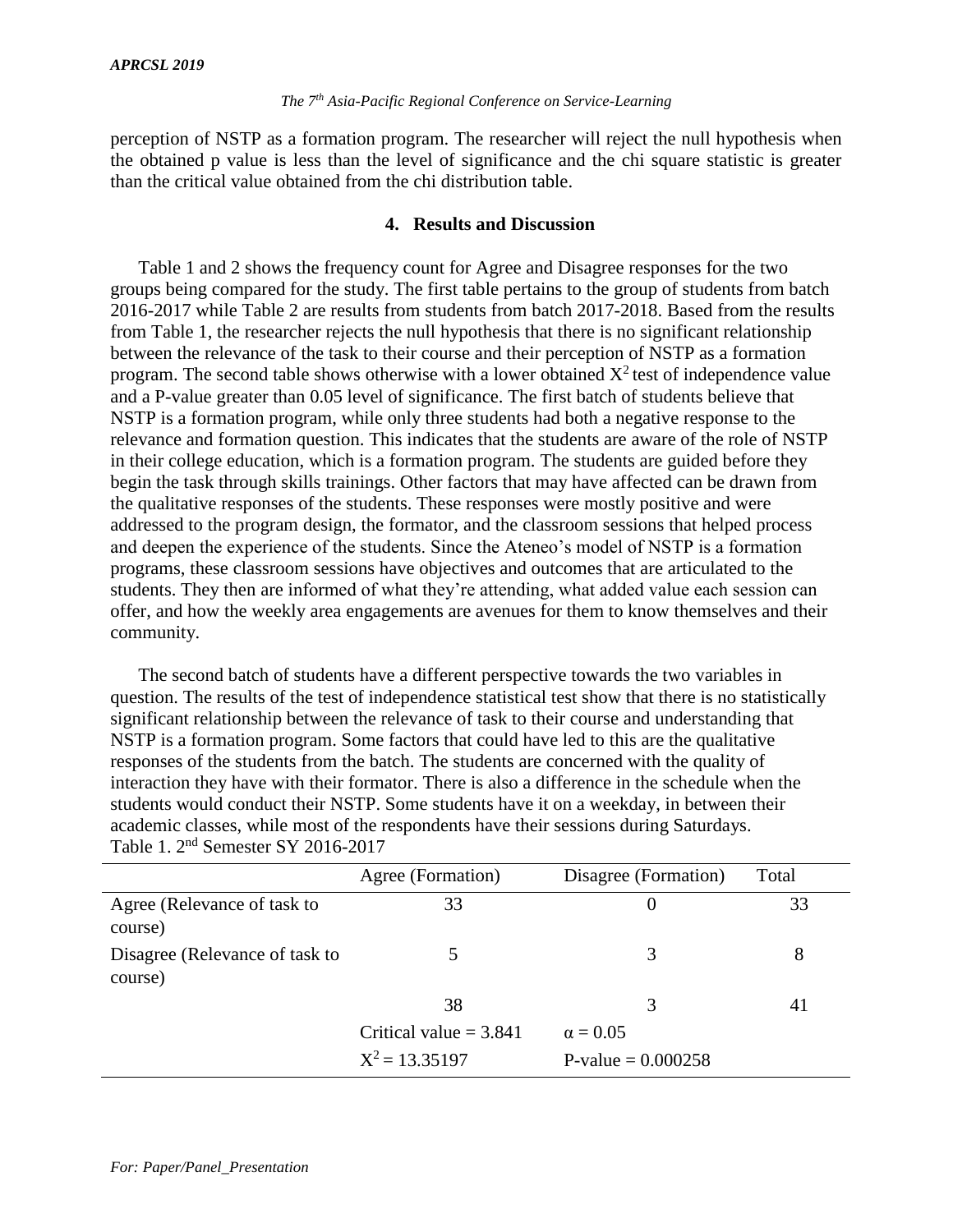#### Agree (Formation) Disagree (Formation) Total Agree (Relevance of task to course) 39 6 45 Disagree (Relevance of task to course) 8 3 11 47 9 56

 $X^2 = 1.27332$ 

## Table 2. 2nd Semester SY 2017-2018

#### **5. Conclusions and contributions to theory and practice**

Critical value =  $3.841$   $\alpha = 0.05$ 

 $P-value = 0.259143$ 

The research findings portray the difference of opinion of two batch in terms of the relevance of their NSTP task to their course and the value of NSTP as a formation program. The first batch of students for this study were able to find meaning and relate these two questions clearly. The second batch differed from this, and some contributing factors were discussed. What seems to be apparent for both cases is the importance of informing the students of what to expect, and by guiding them along the way. The two batches had to go through the same sessions and processes for NSTP, which include orientations, skills trainings, processing sessions, and social analysis sessions. There may have been some differences in some aspects of the implementation, such as the formator-in-charge and the schedule of weekly visits. But despite of the differences, the results still presents some useful information for the improvement of the implementation of NSTP in the Ateneo.

**Keywords**: test of independence, formation, community engagement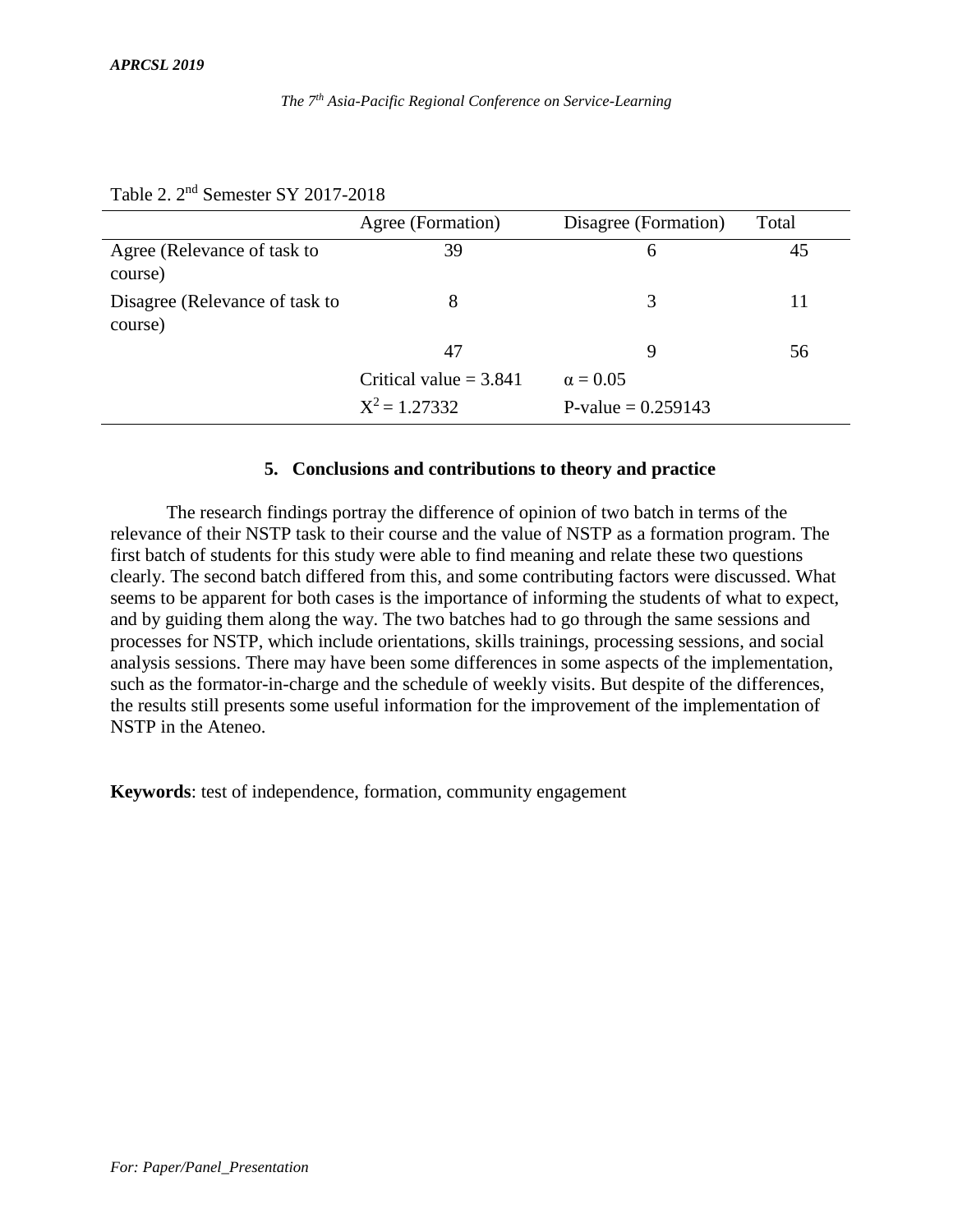## **References**:

- Bawa, A. C. (2007). Rethingking the Place of Community-Based Engagement in Universities. In L. McIlrath, & I. Labhrainn, *Higher Education and Civic Engagement: International Perspectives* (pp. 55-63). England: Ashgate Publishing Limited.
- Bennion, E. A., & Laughlin, X. E. (2018). Best Practices in Civic Education: Lessons from the Journal of Politcal Science Education. *Journal of Political Science Education, 14*(3), 287- 330. doi:10.1080/15512169.2017.1399798
- Labelle, J., & Kendall, D. (2016). Characteristics of Jesuit Colleges and Universities in the United States: A Reciprocal Interdependence Analysis. *Journal of Catholic Education, 19*(3), 264-289.
- Morrow, R., & Torres, C. A. (1995). *Social Theory and Education: A Critique of Theories of Social and Cultural Reproduction.* Albany: State University of New York Press. Retrieved December 3, 2018, from http://rizal.lib.admu.edu.ph:2048/login?url=http://search.ebscohost.com/login.aspx?direct =true&db=nlebk&AN=6223&scope=site
- Soriano, M. V. (2017, November). Reproducing for-and-with Others: An Explaratory Study of the Ateneo De Manila University's National Service Training Program vis-a-vis Notions on Citizenship among Stakeholders (Master's Thesis). Ateneo de Manila University.
- Staudt, K. (2008). Higher Education and Civic Engagement In the United States. In B. A. Levinson, & M. Sutton, *Advancing Democracy Through Education? US Influence Abroad and Domestic Practices* (p. 55). Charlotte, North Carolina: Information Age Publishing Inc.
- Zanten, A. (2010). The Sociology of Elite Education. In M. W. Apple , S. J. Ball, & L. Gandin (Eds.), *The Routledge International Handbook of the Sociology of Education* (pp. 229- 239). New York: Routledge.
- Zlotkowski, E. (2007). The Case for Service Learning. In L. McIlrath, & I. M. Labhrainn, *Higher Education and Civic Engagement: International Perspectives* (pp. 37-50). Hampshire, England: Ashgate Publishing Limited.